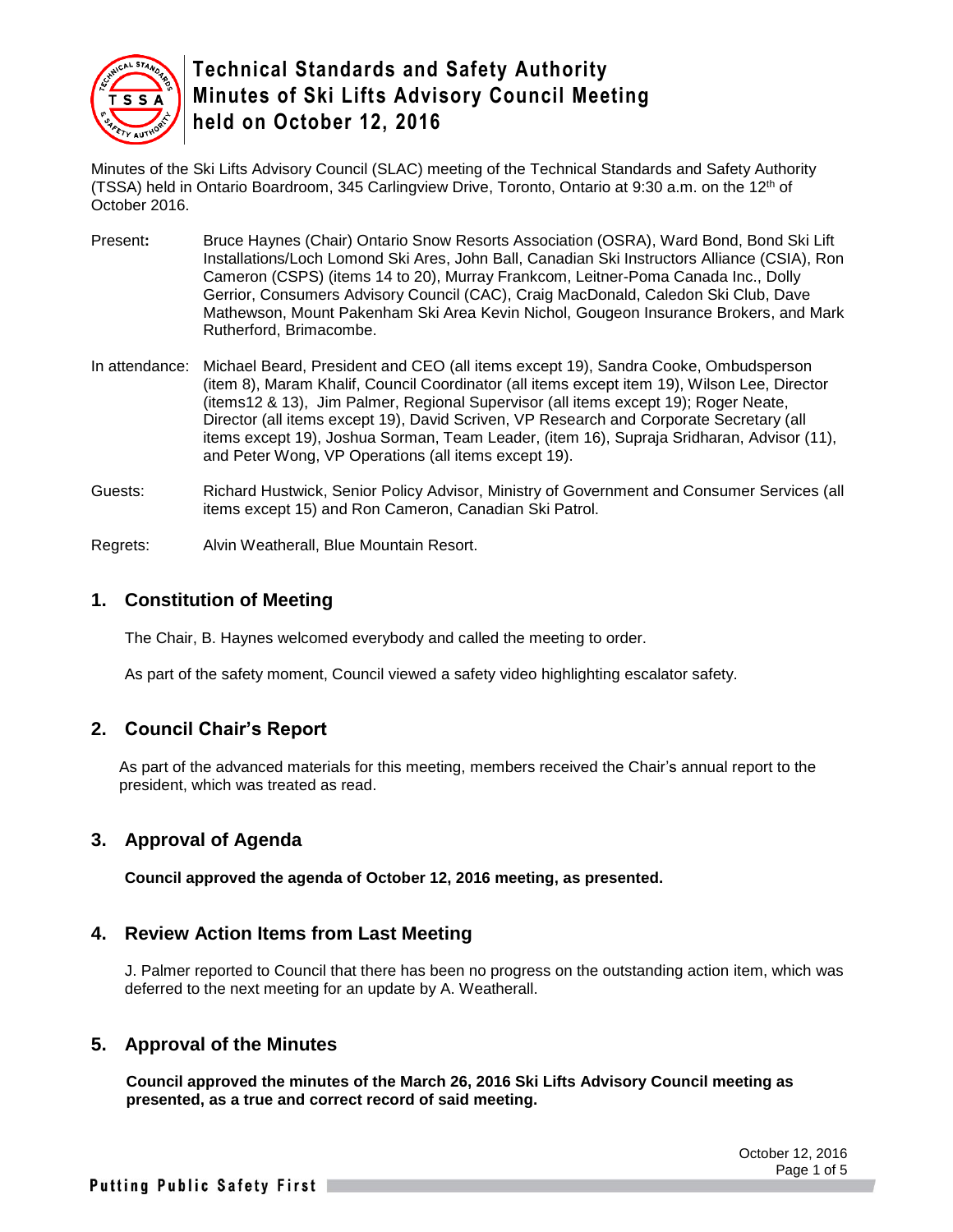

# **6. TSSA President & CEO's Report**

As part of the advanced materials for this meeting, members received the President and CEO's report regarding TSSA's key activities over the last quarter, which was treated as read.

M. Beard highlighted TSSA's new location, which will provide significant cost savings and improvement in technology.

He provided a high-level update on TSSA's 20/20 initiative focusing on technology and infrastructure changes that will affect TSSA's business model. TSSA is developing new business processes as part of TSSA's 20/20 program that will enhance, streamline and harmonize current operational processes.

Some Council members expressed interest in providing input to this business process review, especially where they interface with customers. As users, Council felt that their input would bring a unique and valuable perspective.

ACTION: R. Neate to provide information of the TSSA 20/20 Program business process review as it relates to the sector once available for feedback.

A video of TSSA's safety award recipients' for 2016 was shared with Council.

#### **7. Ski Lifts Advisory Council Evaluation and Engagement Survey Result**

As part of the advanced materials for this meeting, members received the evaluation and engagement survey result 2016, which was treated as read.

Overall, the survey result was positive. D. Scriven highlighted some of the opportunities for improvement related to Council meetings and the utilization of the portal. In particular, the new location and its improved technology will allow some members to join future meetings via Skype Business or teleconference. The Council portal features and capabilities will also be improved under TSSA's 20/20 initiative.

The survey, as per Council's previous request, will be conducted every three years.

#### **8. TSSA's Ombudsman Office**

As part of the advanced materials for this meeting, members received TSSA's ombudsman office report update, which was treated as read.

S. Cooke highlighted some of the common issues she receives and her approach for handling requests for assistance. She offered her services to present an introduction of TSSA's ombudsman to the industry and its associations.

ACTION: B. Haynes will follow up with S.Cooke offline regarding possible attendance at a sector meeting.

#### **9. TSSA's Research and Innovation Grant for Graduate Students (TRIGG)**

D. Gerrior provided background of the origins and the revisions of TRIGG, led by the Consumers Advisory Council.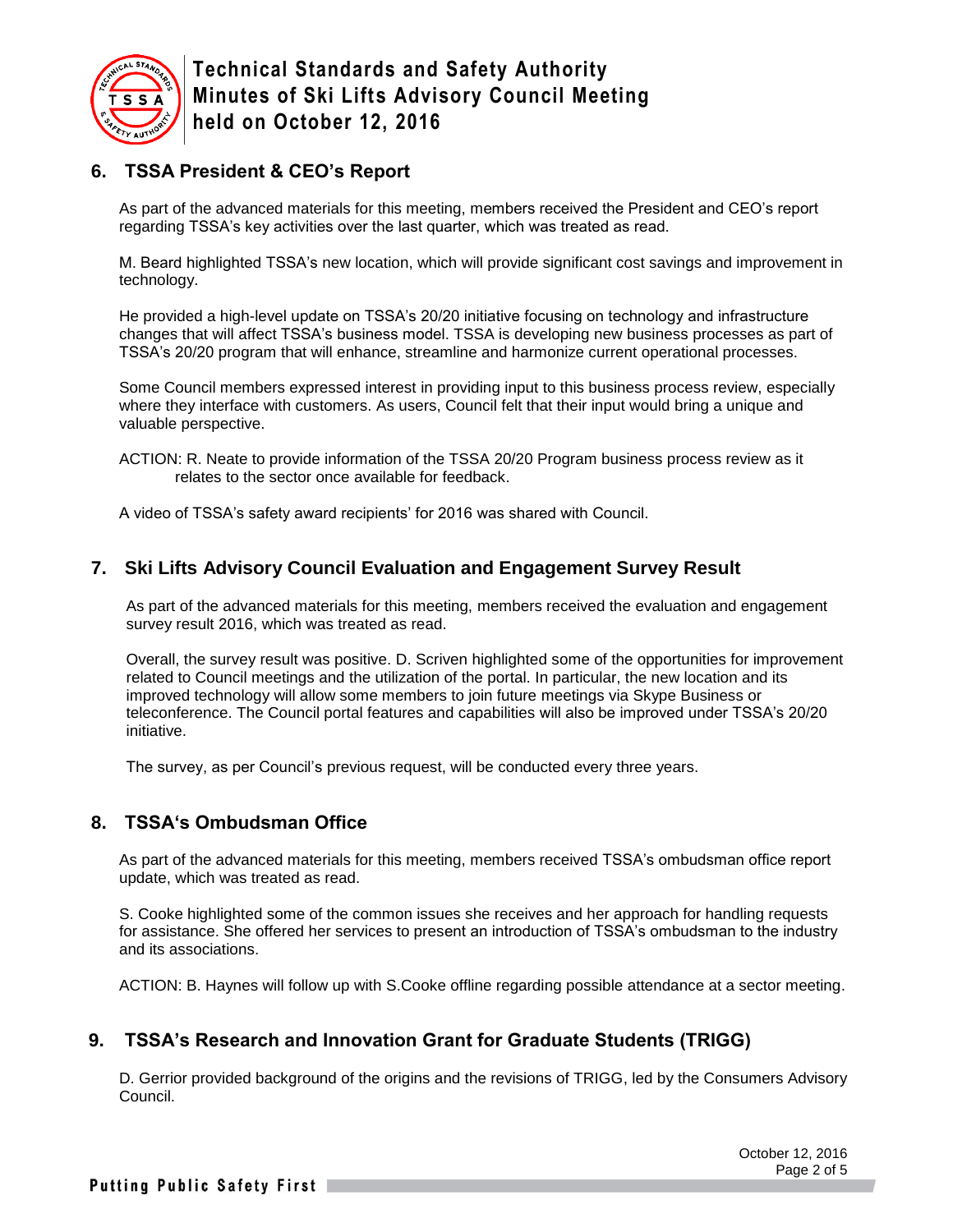

She highlighted the application process and the benefits to TSSA of the TRIGG program. She informed Council of the availability of this grant and the importance of Council promoting it within their network. In particular, she noted that the grants are available to college and post-graduate students who have the support of their professor, while inclusion of high school students is under consideration.

The number of recipients for any particular year is flexible and under the direction of Consumers Advisory Council.

Applications will be posted on TSSA's website in early 2017 and any questions can be directed to the Council Coordinator.

## **10. Ministry of Government and Consumer Services (MGCS)**

As part of the advanced materials for this meeting, members received ministry's report, which was treated as read.

R. Hustwick provided a high-level update on the on-going regulation reviews. He also noted that the renewal regulation review process would be implemented to allow systematic regulation review for all regulations after the current review is completed.

Code adoption document and director's order processes were being addressed under a TSSA led review to develop clearer and more consistent processes for all programs.

He further provided an update on the progress of Bill 218 that included an amendment to section 22(1) of TSSA, 2000. This was to specify a 90-day time limit for a person to appeal regarding inspection orders or inspection related seals or fees.

#### **11. Annual State of Public Safety Report and Ski Lifts Compliance Report**

With the aid of a PowerPoint presentation, which forms part of the record of the meeting, R. Neate and S. Sridharan provided an overview of the FY16 Annual State of Safety Report and additional ski lifts compliance results.

Discussion ensued around the definition of permanent injury as it pertained to the ski lifts industry.

Managing external factor risks on ski lifts were further discussed.

ACTION: S. Sridharan to ensure Council has a better understanding of terms and definitions for the next compliance report presentation.

#### **12. Priority Safety Issue: Public Education – Top of the Hill Data Analysis**

W. Lee provided background on the public education program and the status. The program is under review and all the outstanding initiatives, including top of the hill data analysis, have been put on hold.

The program is in an exploration phase and some proposals from stakeholders, such as, Parachute Canada and Canadian Ski Instructors Alliance (CSIA) are being considered. These proposals will involve much broader engagement with industry.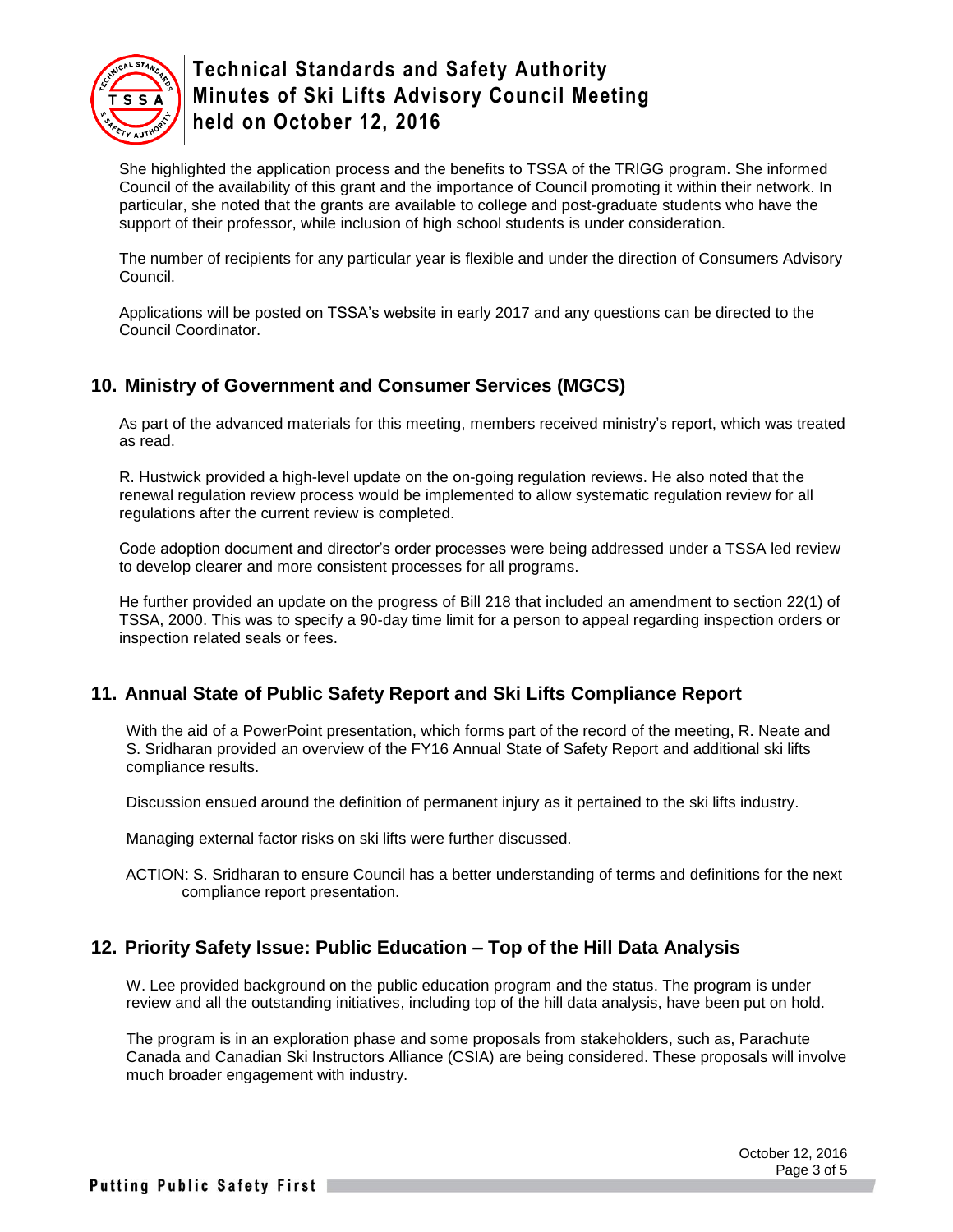

ACTION: W. Lee will follow up with members of Council regarding next steps for public education engagements prior to the full start of the season.

## **13. Changes to Code Adoption and Regulation Review Process**

This item was discussed under item 10.

## **14. Setting Priority Safety Issues for Ski Lifts 2016/2019**

As part of the advanced materials for this meeting, members received issues, trends and historical issues for the industry, which was treated as read.

D. Scriven provided background information about setting priorities for both TSSA and the Council. Learning from the survey result and the information provided at the meeting, he highlighted areas of interest for safety for the ski lifts industry.

Discussion ensued around education in multifaceted areas, including, how each resort conducts its training, TSSA is training for its inspectors and the curriculum for mechanics.

Having ongoing training for the industry mechanics and TSSA's inspections was thoroughly discussed and TSSA will investigate opportunities for training seminars that would be attended by both inspectors and mechanics. Council decided to focus on public and industry education as safety priorities for the next three years, specifically:

- $\triangleright$  Inspector & mechanic training (having inspectors train with mechanics)
- $\triangleright$  Operator training (focusing on providing basic guideline to the industry and enhance industry training)
- $\triangleright$  Public education (focusing on user behaviour and advocacy)

The first two safety priorities will likely involve the Training and Certification Advisory Board since these two areas involve continuing education. The third will be aligned with the public awareness and advocacy strategy, led by W. Lee.

The priority safety issues will be standing items until completion.

#### **15. Enforcement /Inspections/Reporting**

There was no update under this item.

# **16. Training and Certification Advisory Board (TCAB) Update**

As part of the advanced materials for this meeting, members received a briefing note highlighting TCAB's recent activities, which was treated as read.

J. Sorman informed the Council that the TCAB met on October 11, 2016. During the meeting, the TCAB confirmed and approved the 4-hour Continuing Education curriculum, which is comprised of safe working practices (2 hours) and technical training (2 hours). The TCAB also reviewed the process to Accredited Training Providers, and it was noted that the Ontario Ski Resorts Association (OSRA) would work to pursue accreditation.